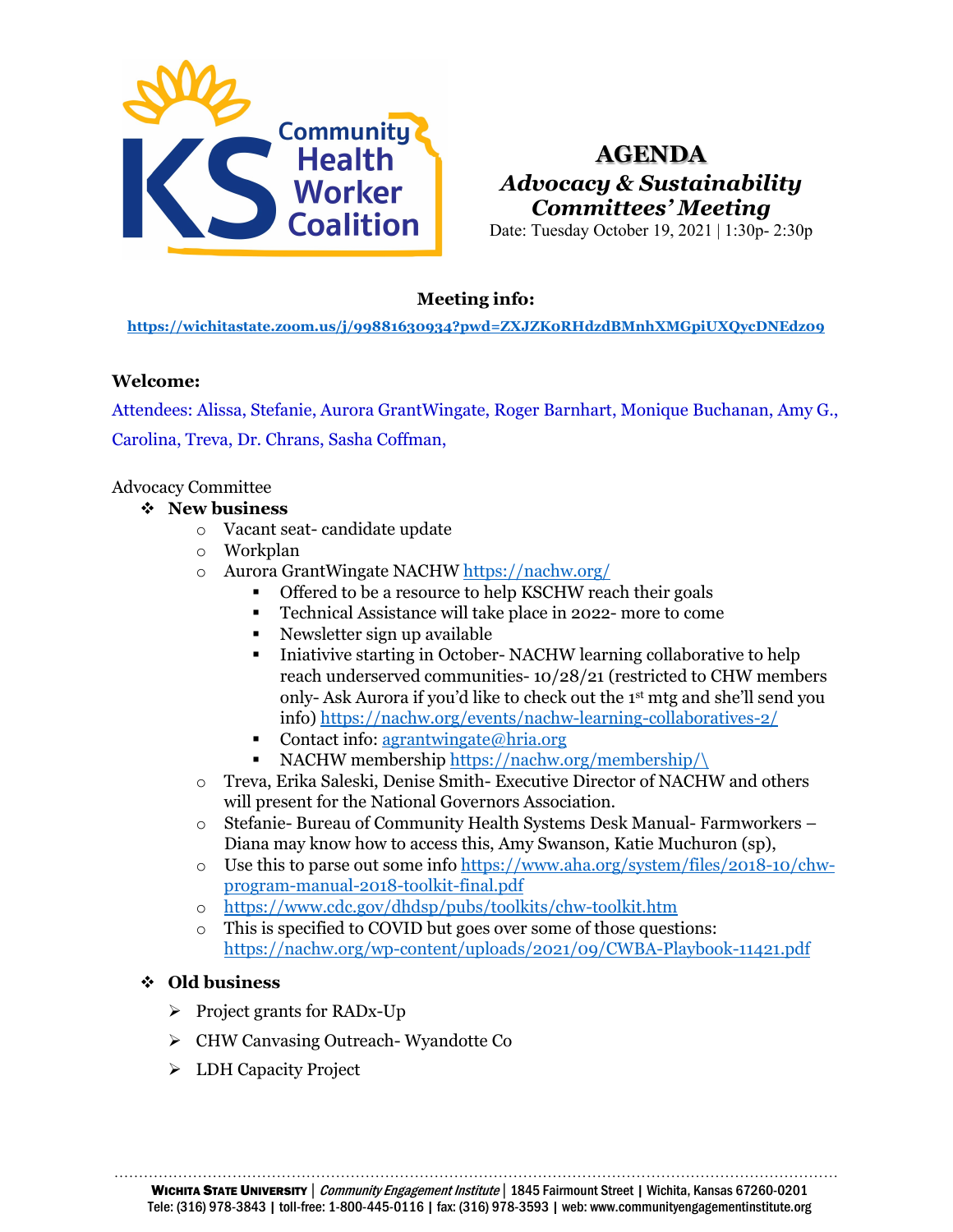Workforce Assessment Handout: NEW LINK [https://kschw.org/wp](https://kschw.org/wp-content/uploads/2021/10/2021-KS-CHW-Workforce-Assessment-Handout_101221-1.pdf)[content/uploads/2021/10/2021-KS-CHW-Workforce-Assessment-Handout\\_101221-](https://kschw.org/wp-content/uploads/2021/10/2021-KS-CHW-Workforce-Assessment-Handout_101221-1.pdf) [1.pdf](https://kschw.org/wp-content/uploads/2021/10/2021-KS-CHW-Workforce-Assessment-Handout_101221-1.pdf)

#### Sustainability Committee

#### **New business**

- Business case for sustainability:
	- Focus team: Roger, Dr. Chrans, Carolina, Treva, Alissa,
	- KDHE has provided funding for CHW doing lunch and learns for communitybased orgs. Developing how-to-manuals for new/aspiring CHW employers and roll out implementation for both of these.
	- Example outline:

[https://www.womenshealth.gov/breastfeeding/breastfeeding-home-work](https://www.womenshealth.gov/breastfeeding/breastfeeding-home-work-and-public/breastfeeding-and-going-back-work/business-case)[and-public/breastfeeding-and-going-back-work/business-case](https://www.womenshealth.gov/breastfeeding/breastfeeding-home-work-and-public/breastfeeding-and-going-back-work/business-case)

- <https://healthfund.org/a/community-health-workers-ks/>
- KS Children's Service League has a business case for prevention that could be helpful. Could we invite them to give a presentation on good ways to construct mgs, ways mgs tend to be off-putting etc. They've spent time looking at social norms. Stefanie will reach out to see if someone can attend the next mtgs. (Stefanie). We also have CEI staff that can help with this work and/or presentation.

## **Old Business**

## **Complete a Return-on-Investment Study for CHW in Kansas**

- Action Item: Utilize Workforce Assessment to encourage data collection on employer portion of assessment
	- *4.1.4.3 Communicate and engage with clinics, FQHCs, Alliance for Healthy Kansas, Kansas Health Institute, Kansas Health Matters, Kansas Works, etc. to raise awareness of CHW profession*

## **Develop a partner/member engagement plan**

- Action Item: Identify gaps in Coalition Stakeholders
- *4.2.1.4 Hold one-on-one conversations with key decision makers*

## **KDHE Updates**

- $\triangleright$  Credentialling-UMHMF has submitted a recommendation letter to Dr. Norman emphasized CHWs being recognized as a profession and not administrative. Sent off within the past few weeks.
- $\triangleright$  Reaching out to clinics to build contracts to get the work moving along.